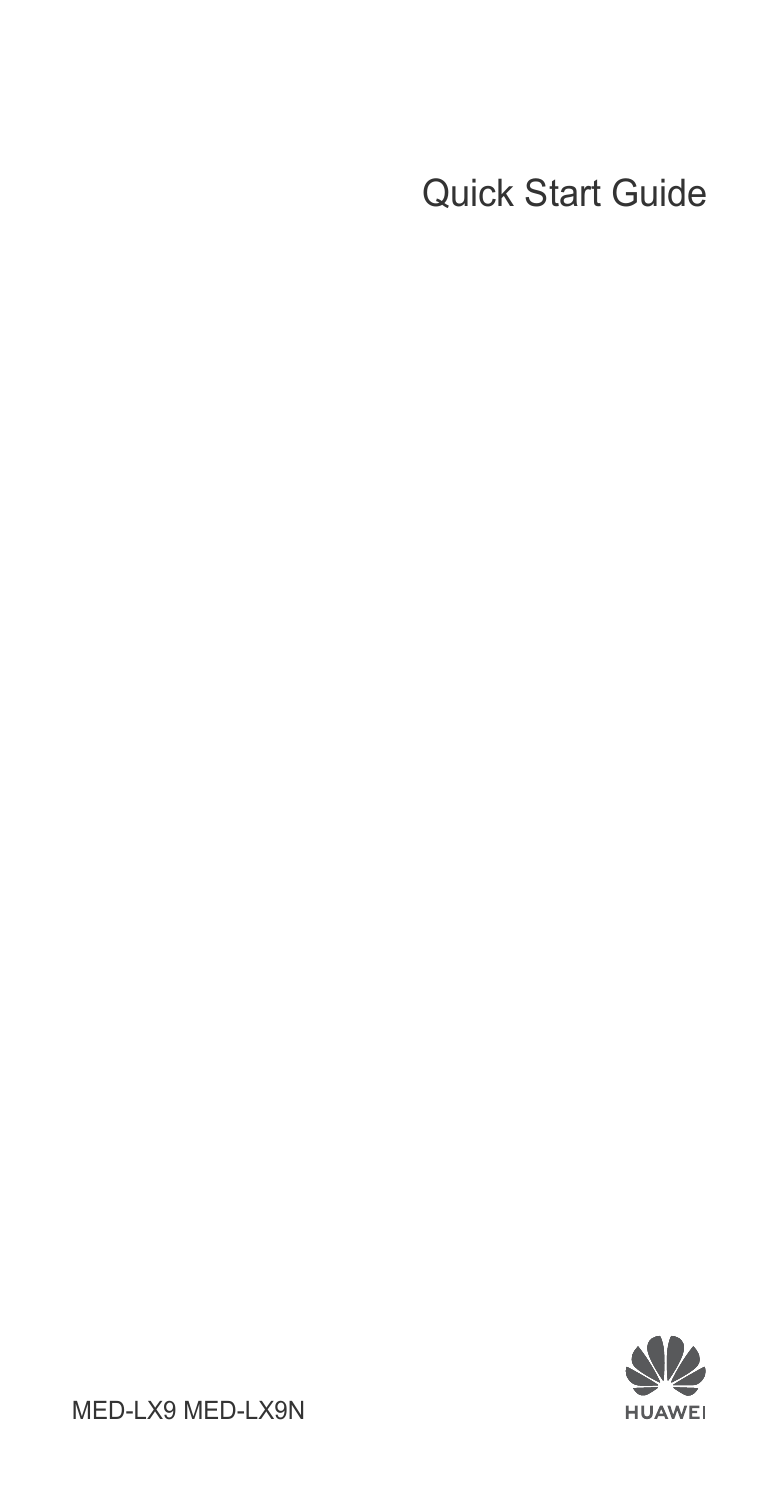## **Know Your Device**

Before using the device, familiarize yourself with its basic operations.

- To power on your device, press and hold the power button until the screen turns on.
- To power off your device, press and hold the power button, and then touch  $($ <sup>t</sup> $)$ .
- To restart your device, press and hold the power button, and then touch  $\frac{1}{2}$ .
- Press and hold the power button for 10 or more seconds to forcibly restart your device.



- Only MED-LX9N supports NFC. Please keep the NFC area close to other devices or objects while using the NFC function.
	- Check out the pre-installed **Tips** app and master all the great features on your device.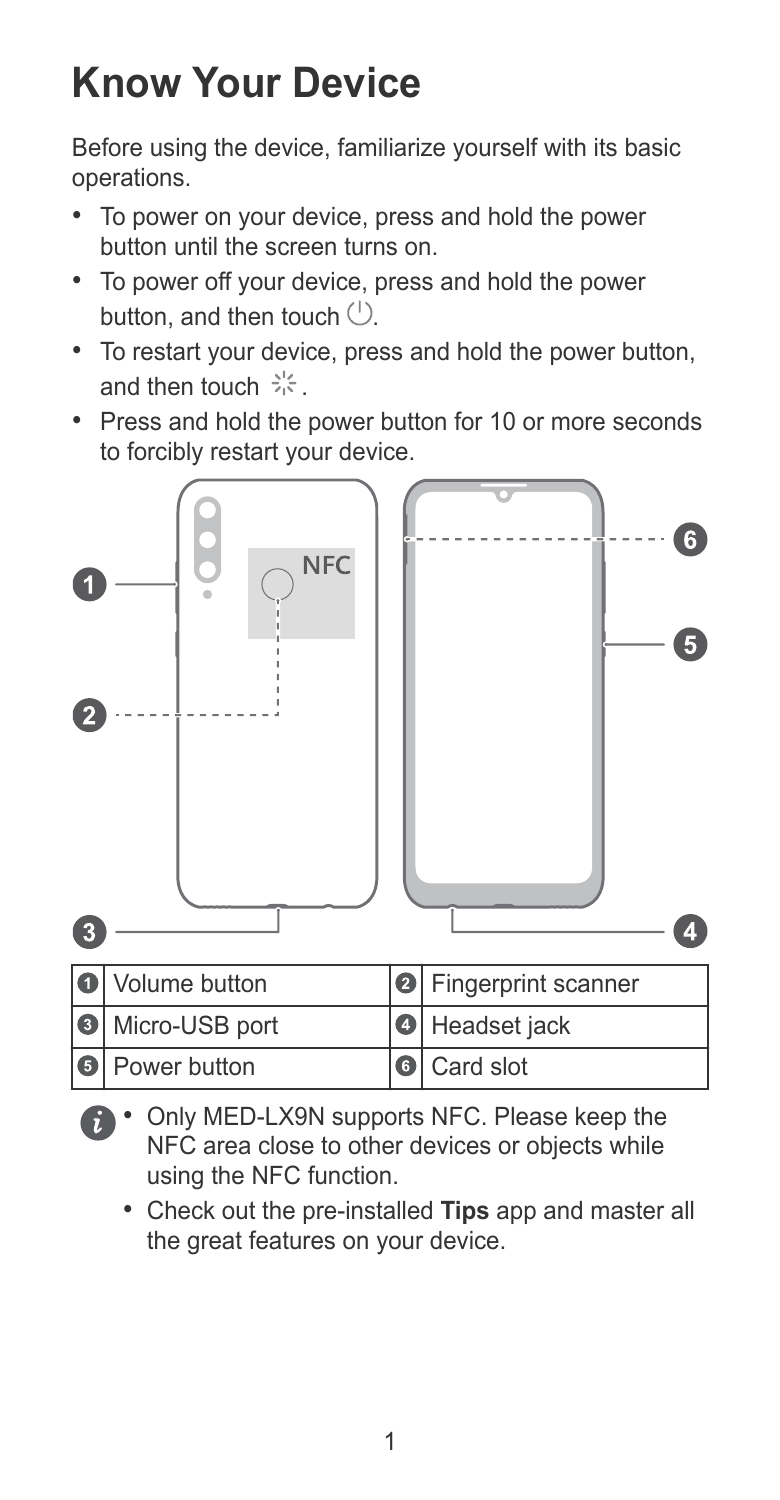## **Getting Started**



- Store the eject pin out of the reach of children to prevent accidental swallowing or injury.
- Do not use cut or modified SIM or microSD cards with your device as these may not be recognized and could damage the card tray (slot).
- If your SIM card does not match your device, please contact your carrier.

Follow the instructions in the following figures to set up your device. Please use the eject pin included.

Ensure that the card is correctly aligned and that the card tray is level when you insert it into your device.

#### **Single-SIM card:**



## **Dual SIM Card Management (dual-SIM devices only)**

Your device supports dual SIM dual standby. Select the default mobile data card and calling card as needed. For details, check out the pre-installed **Tips** app.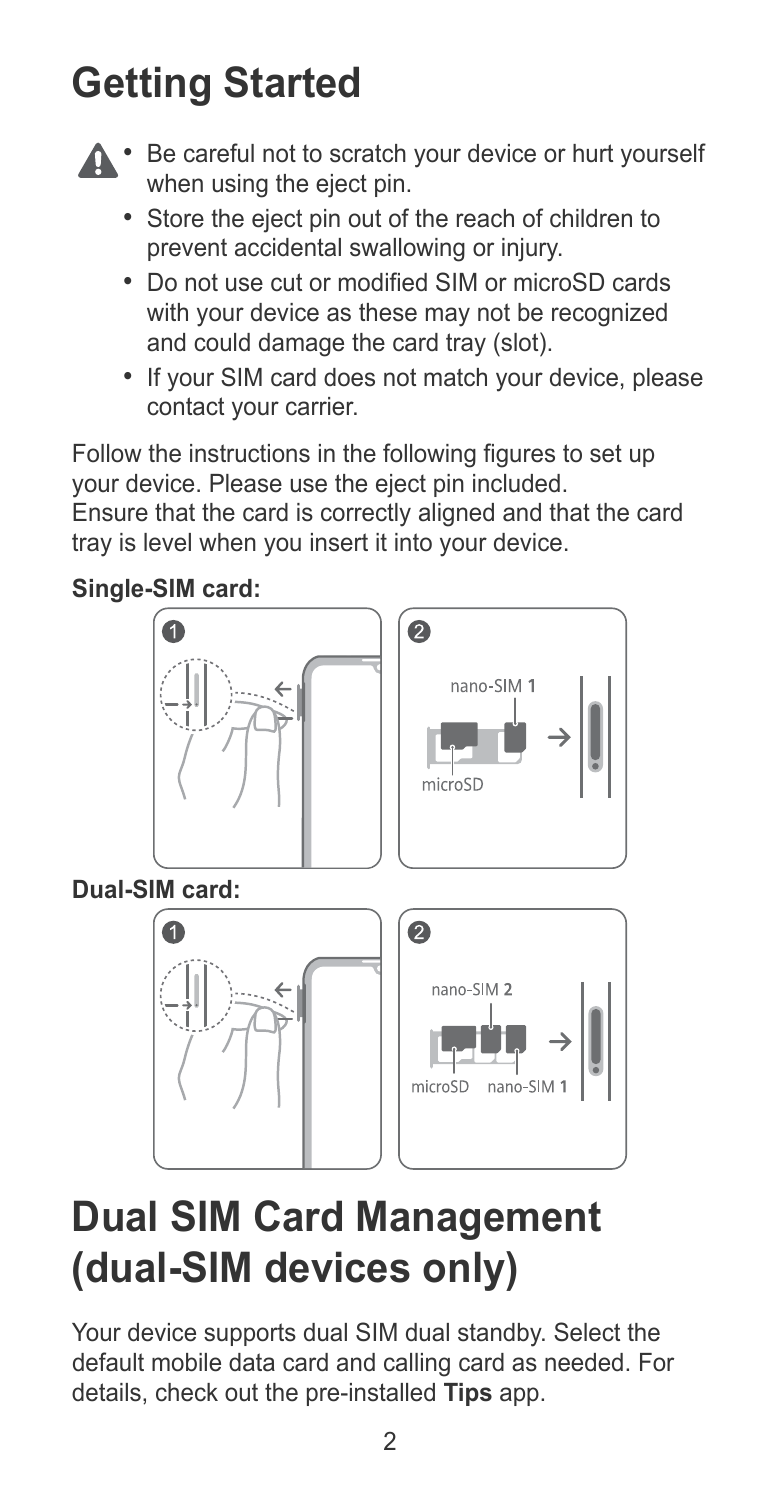- 4G service depends on the support of your network carrier and its deployment of relevant services. Please contact your carrier to activate 4G service.
	- 4G service may be unavailable in certain areas due to network interference.
	- If this guide is inconsistent with the description on the official website, the latter prevails.

# **For More Information**

If you encounter any problems while using your device, you can obtain help from the following resources:

- Visit http://consumer.huawei.com/en to view device information, frequently asked questions and other information.
- Visit http://consumer.huawei.com/en/support for the most up-to-date contact information for your country or region.

Go to **Settings** and enter keywords in the search box to view the corresponding information:

- **Legal**: to view legal information for your product.
- **Safety information**: to view safety information for your product.
- **Authentication info**: to view regulatory information for your product.
- **Certification logos**: to view more information on certification logos for your product.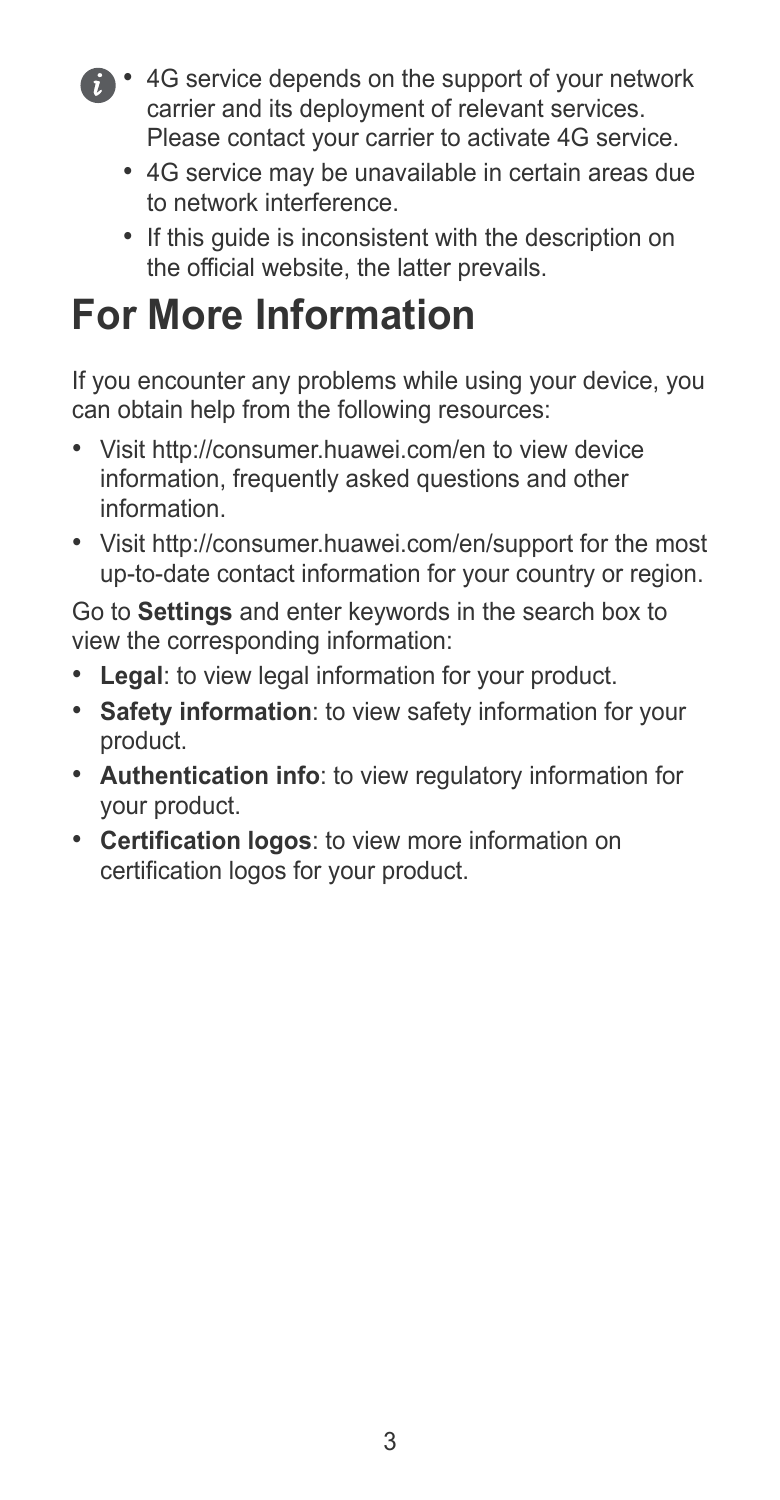# **Safety Information**

Please read all of the safety information carefully before using your device to ensure its safe and proper operation and to learn how to dispose of your device properly.

### **Operation and safety**



• To prevent possible hearing damage, do not listen at high volume levels for long periods.

- Using an unapproved or incompatible power adapter, charger, or battery may damage your device, shorten its lifespan, or cause a fire, explosion, or other hazards.
- Ideal operating temperatures are 0 °C to 35 °C. Ideal storage temperatures are -20 °C to +45 °C.
- Pacemaker manufacturers recommend that a minimum distance of 15 cm be maintained between a device and a pacemaker to prevent potential interference with the pacemaker. If using a pacemaker, hold the device on the side opposite the pacemaker and do not carry the device in your front pocket.
- Keep the device and the battery away from excessive heat and direct sunlight. Do not place them on or in heating devices, such as microwave ovens, stoves, or radiators.
- Observe local laws and regulations while using the device. To reduce the risk of accidents, do not use your wireless device while driving.
- While flying in an aircraft or immediately before boarding, only use your device according to instructions provided. Use of a wireless device in an aircraft may disrupt wireless networks, present a hazard to aircraft operation, or be illegal.
- To prevent damage to your device's parts or internal circuits, do not use it in dusty, smoky, damp, or dirty environments or near magnetic fields.
- When charging the device, make sure the power adapter is plugged into a socket near the device and is easily accessible.
- Unplug the charger from electrical outlets and the device when not in use.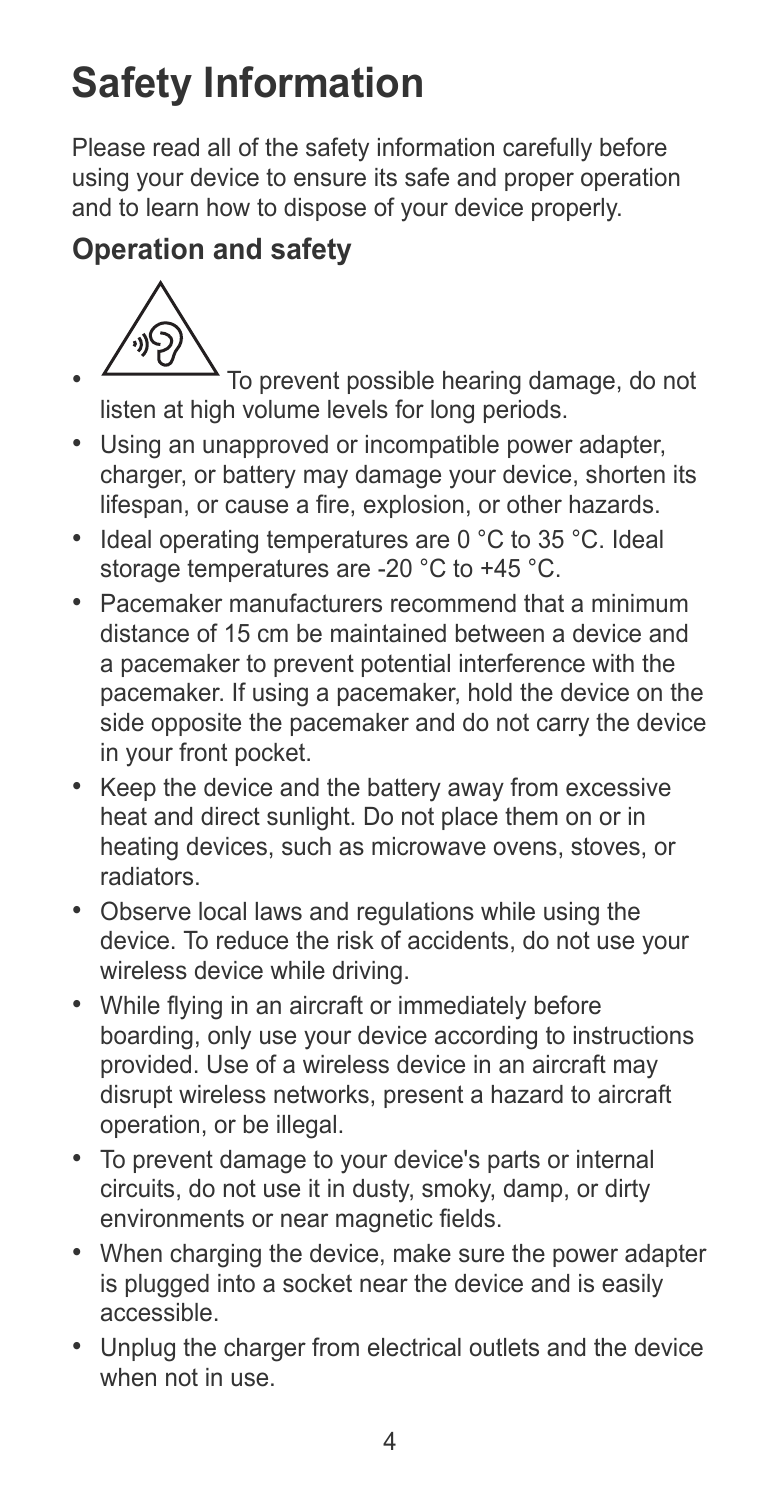- Do not use, store or transport the device where flammables or explosives are stored (in a gas station, oil depot, or chemical plant, for example). Using your device in these environments increases the risk of explosion or fire.
- Dispose of this device, the battery, and accessories according to local regulations. They should not be disposed of in normal household waste. Improper battery use may lead to fire, explosion, or other hazards.
- This device contains a built-in battery. Do not attempt to replace the battery by yourself. Otherwise, the device may not run properly or it may damage the battery. For your personal safety and to ensure that your device runs properly, you are strongly advised to contact a Huawei authorized service center for a replacement.

### **Disposal and recycling information**



The crossed-out wheeled-bin symbol on your product, battery, literature or packaging reminds you that all electronic products and batteries must be taken to separate waste collection points at the end of their working lives; they must not be disposed of in the normal waste stream with household garbage. It is the responsibility of the user to dispose of the equipment using a designated collection point or service for separate recycling of waste electrical and electronic equipment (WEEE) and batteries according to local laws.

Proper collection and recycling of your equipment helps ensure electrical and electronic equipment (EEE) waste is recycled in a manner that conserves valuable materials and protects human health and the environment, improper handling, accidental breakage, damage, and/or improper recycling at the end of its life may be harmful for health and environment. For more information about where and how to drop off your EEE waste, please contact your local authorities, retailer or household waste disposal service or visit the website http://consumer.huawei.com/en/.

#### **Reduction of hazardous substances**

This device and its electrical accessories are compliant with local applicable rules on the restriction of the use of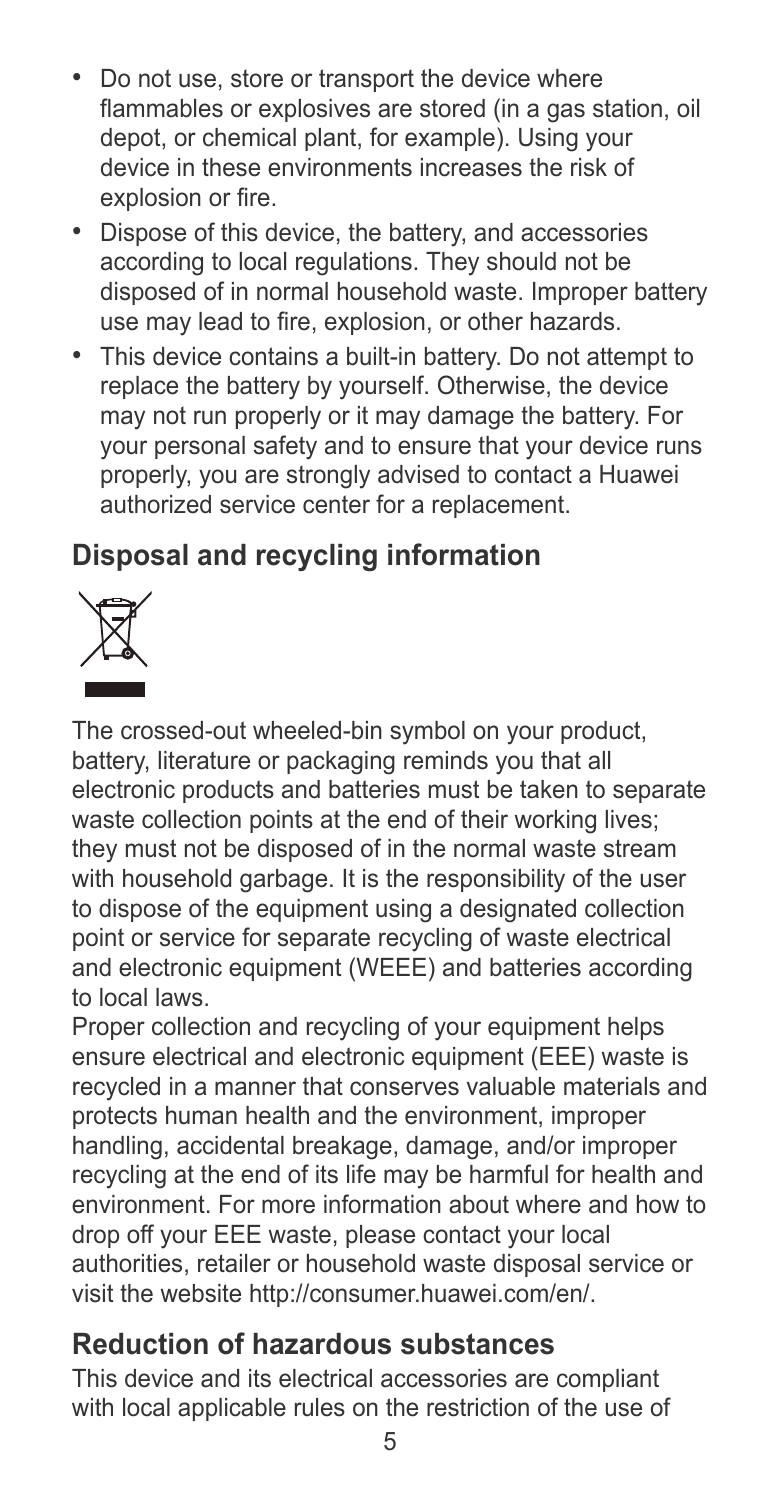certain hazardous substances in electrical and electronic equipment, such as EU REACH, RoHS and Batteries (where included) regulations. For declarations of conformity about REACH and RoHS, please visit our web site http:// consumer.huawei.com/certification.

### **EU regulatory conformance**

#### **Body worn operation**

The device complies with RF specifications when used near your ear or at a distance of 0.50 cm from your body. Ensure that the device accessories, such as a device case and device holster, are not composed of metal components. Keep the device away from your body to meet the distance requirement.

The highest SAR value reported for this device type when tested at the ear is

| MED-LX9  | 0.81 W/kg |
|----------|-----------|
| MED-LX9N | 0.81 W/kg |

And when properly worn on the body is

| MED-LX9  | 1.27 W/kg |
|----------|-----------|
| MED-LX9N | 1.27 W/kg |

#### **Statement**

Hereby, Huawei Device Co., Ltd. declares that this device MED-LX9 / MED-LX9N is in compliance with the essential requirements and other relevant provisions of Directive 2014/53/EU.

The most recent and valid version of the DoC (Declaration of Conformity) can be viewed at http://

consumer.huawei.com/certification.

This device may be operated in all member states of the EU.

Observe national and local regulations where the device is used.

This device may be restricted for use, depending on the local network.

#### **Restrictions in the 2.4 GHz band:**

**Norway**: This subsection does not apply for the geographical area within a radius of 20 km from the centre of Ny-Ålesund.

#### **Frequency Bands and Power**

(a) Frequency bands in which the radio equipment operates: Some bands may not be available in all countries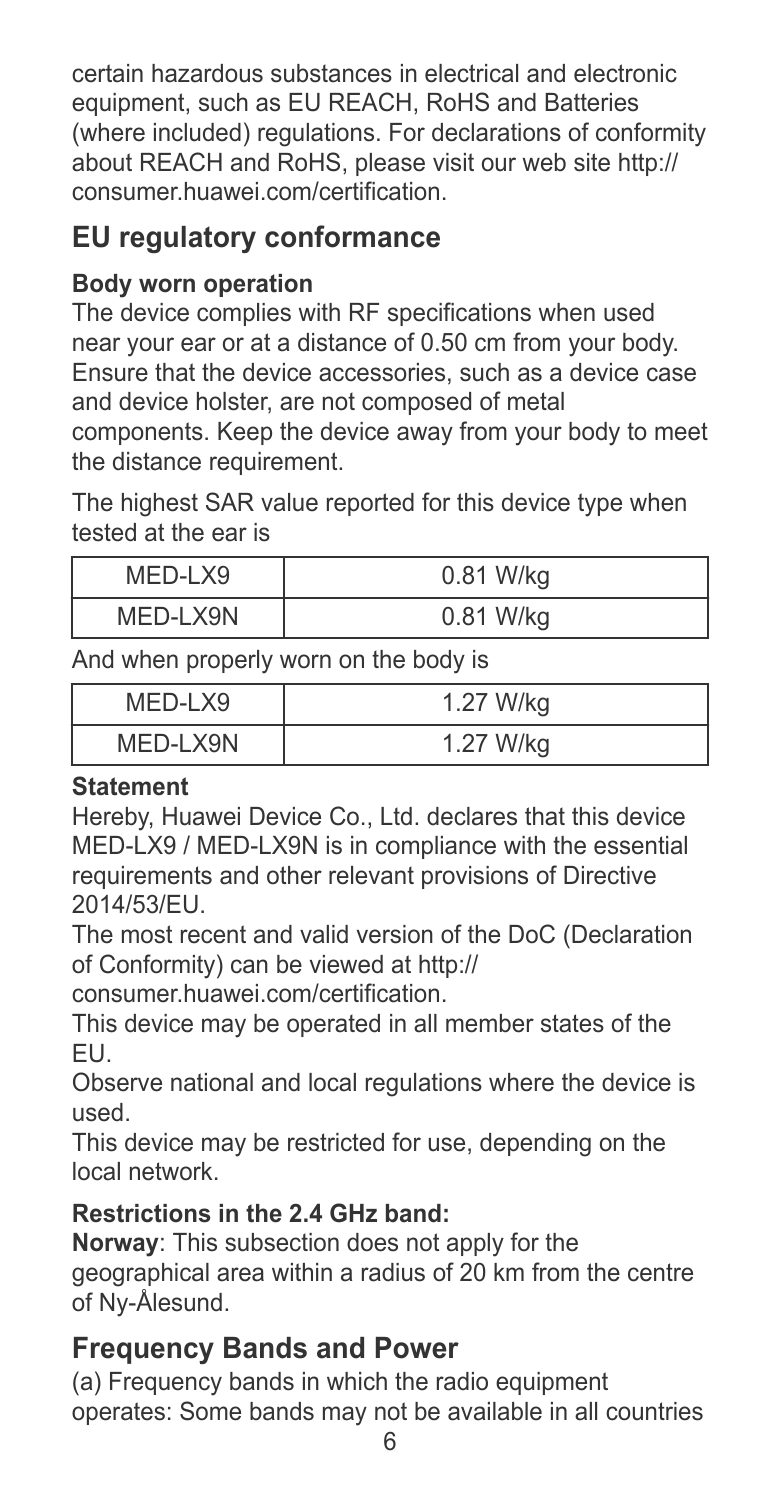or all areas. Please contact the local carrier for more details.

(b) Maximum radio-frequency power transmitted in the frequency bands in which the radio equipment operates: The maximum power for all bands is less than the highest limit value specified in the related Harmonized Standard. The frequency bands and transmitting power (radiated and/or conducted) nominal limits applicable to this radio equipment are as follows:

| MED-LX9      | GSM900: 35dBm, GSM1800: 32dBm,<br>WCDMA900/2100: 25.7dBm, LTE Band<br>1/3/7/8/20/28/34/38/40: 25.7dBm, Wi-Fi 2.4G:<br>20dBm, Bluetooth: 20dBm                            |
|--------------|--------------------------------------------------------------------------------------------------------------------------------------------------------------------------|
| MED-<br>LX9N | GSM900: 35dBm. GSM1800: 32dBm.<br>WCDMA900/2100:25.7dBm, LTE Band<br>1/3/7/8/20/28/34/38/40: 25.7dBm, Wi-Fi 2.4G:<br>20dBm. Bluetooth: 20dBm. NFC: 42 dBuA/m<br>at $10m$ |

#### **Accessories and Software Information**

Some accessories are optional in certain countries or regions. Optional accessories can be purchased from a licensed vendor as required. The following accessories are recommended:

Adapters: HW-050200X02 (X represents the different plug types used, which can be either C, U, J, E, B, A, I, R, Z or K, depending on your region)

Batteries: HB526489EEW

Earphones: MEND1532B528A11, 1293-3283-3.5mm-339, EPAB542-2WH05-DH

The product software version is MED-LX9:

10.1.0.71(C900E34R1P1) / MED-LX9N:

10.1.0.71(C900E34R1P1). Software updates will be released by the manufacturer to fix bugs or enhance functions after the product has been released. All software versions released by the manufacturer have been verified and are still compliant with the related rules.

All RF parameters (for example, frequency range and output power) are not accessible to the user, and cannot be changed by the user.

For the most recent information about accessories and software, please see the DoC (Declaration of Conformity) at http://consumer.huawei.com/certification.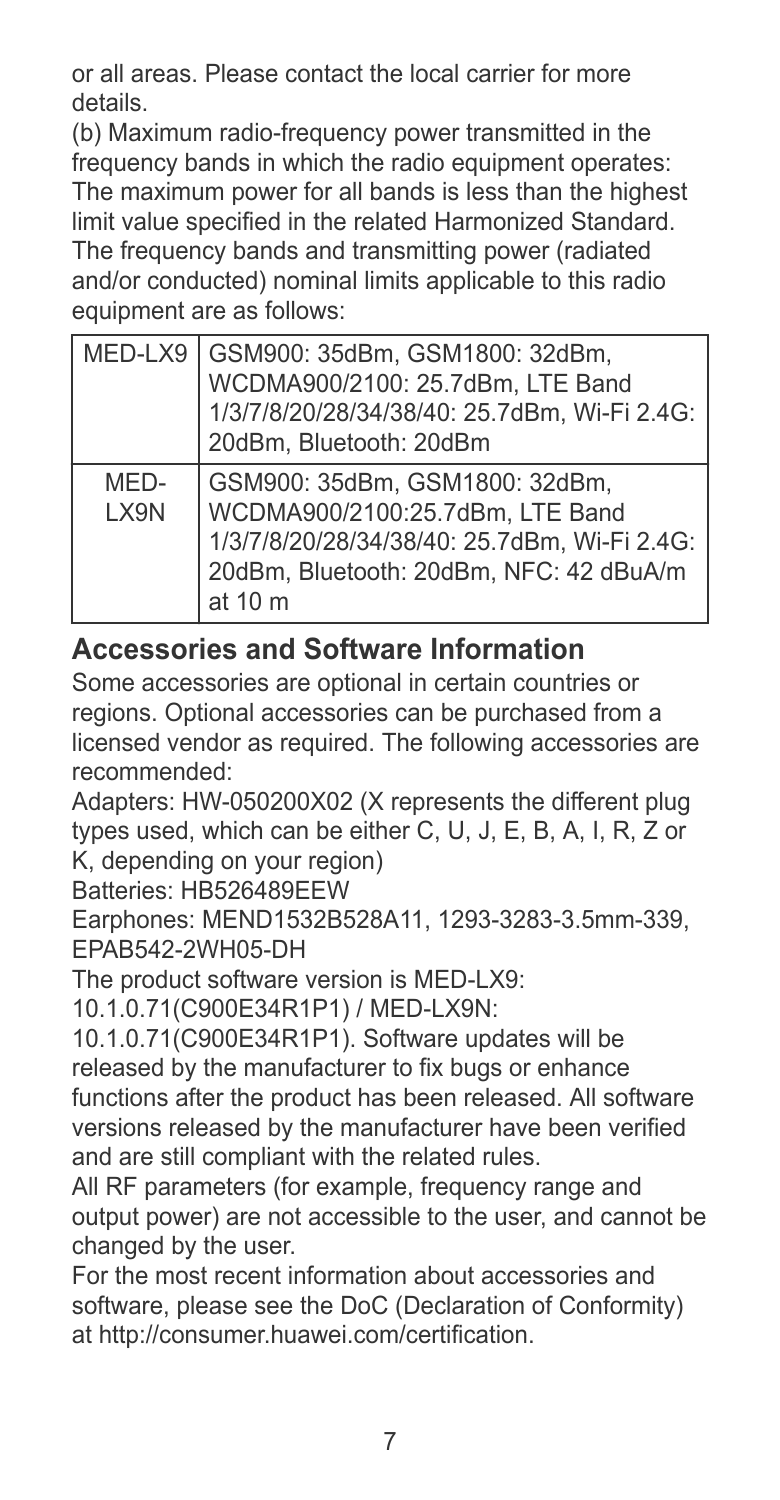## **Legal Notice**

#### **Trademarks and Permissions**

*Android is a trademark of Google LLC.* LTE is a trademark of ETSI.

The *Bluetooth*® word mark and logos are registered trademarks owned by *Bluetooth SIG, Inc.* and any use of such marks by Huawei Technologies Co., Ltd. is under license. Huawei Device Co., Ltd. is an affiliate of Huawei Technologies Co., Ltd.

Wi-Fi<sup>®</sup>, the Wi-Fi CERTIFIED logo, and the Wi-Fi logo are trademarks of Wi-Fi Alliance.

### **Copyright © Huawei 2020. All rights reserved.**

ALL PICTURES AND ILLUSTRATIONS IN THIS GUIDE, INCLUDING BUT NOT LIMITED TO THE DEVICE COLOR, SIZE, AND DISPLAY CONTENT, ARE FOR YOUR REFERENCE ONLY. THE ACTUAL DEVICE MAY VARY. NOTHING IN THIS GUIDE CONSTITUTES A WARRANTY OF ANY KIND, EXPRESS OR IMPLIED.

### **Privacy Policy**

To better understand how we protect your personal information, please see the privacy policy at http:// consumer.huawei.com/privacy-policy.